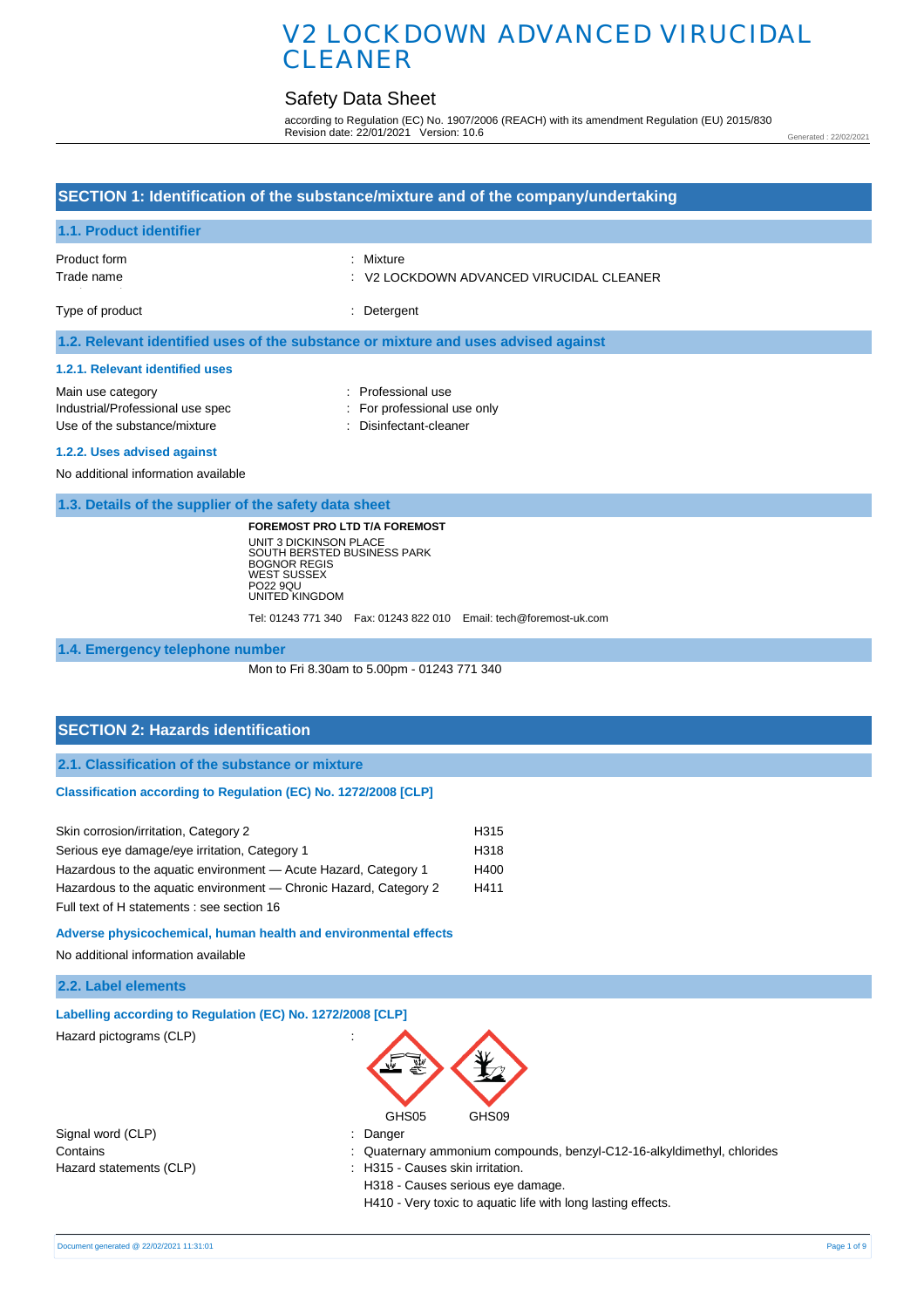# Safety Data Sheet

according to Regulation (EC) No. 1907/2006 (REACH) with its amendment Regulation (EU) 2015/830

| Precautionary statements (CLP) | : P264 - Wash hands thoroughly after handling.                                       |
|--------------------------------|--------------------------------------------------------------------------------------|
|                                | P273 - Avoid release to the environment.                                             |
|                                | P280 - Wear eye protection, protective gloves.                                       |
|                                | P302+P352 - IF ON SKIN: Wash with plenty of soap, water.                             |
|                                | P305+P351+P338 - IF IN EYES: Rinse cautiously with water for several minutes. Remove |
|                                | contact lenses, if present and easy to do. Continue rinsing.                         |
|                                | P315 - Get immediate medical advice/attention.                                       |
|                                | P362+P364 - Take off contaminated clothing and wash it before reuse.                 |
|                                | P391 - Collect spillage.                                                             |
|                                |                                                                                      |

### **2.3. Other hazards**

No additional information available

### **SECTION 3: Composition/information on ingredients**

### **3.1. Substances**

#### Not applicable

#### **3.2. Mixtures**

| <b>Name</b>                                                               | <b>Product identifier</b>                                                 | $\frac{9}{6}$ | <b>Classification according to</b><br><b>Requlation (EC) No.</b><br>1272/2008 [CLP]                                                   |
|---------------------------------------------------------------------------|---------------------------------------------------------------------------|---------------|---------------------------------------------------------------------------------------------------------------------------------------|
| Quaternary ammonium compounds, benzyl-C12-16-<br>alkyldimethyl, chlorides | (CAS-No.) 68424-85-1<br>(EC-No.) 270-325-2<br>(REACH-no) 01-2119965180-41 | $1 - 5$       | Acute Tox. 4 (Oral), H302<br>Skin Corr. 1B, H314<br>Eye Dam. 1, H318<br>Aquatic Acute 1, H400 (M=10)<br>Aquatic Chronic 1, H410 (M=1) |
| Alcohol Alkoxylate                                                        | (CAS-No.) 166736-08-9<br>(REACH-no) Exempt/Polymer                        | $1 - 5$       | Acute Tox. 4 (Oral), H302<br>Eye Dam. 1, H318                                                                                         |

| <b>Specific concentration limits:</b> |                                                      |                                                                          |  |  |
|---------------------------------------|------------------------------------------------------|--------------------------------------------------------------------------|--|--|
| <b>Name</b>                           | <b>Product identifier</b>                            | <b>Specific concentration limits</b>                                     |  |  |
| Alcohol Alkoxylate                    | $(CAS-No.) 166736-08-9$<br>(REACH-no) Exempt/Polymer | $(1 < C \le 10)$ Eye Irrit. 2, H319<br>$(10 < C < 100)$ Eye Dam. 1, H318 |  |  |

Full text of H-statements: see section 16

| <b>SECTION 4: First aid measures</b>                                                                                                               |                                                                                                                                                                                                                                                                                                                                                                 |
|----------------------------------------------------------------------------------------------------------------------------------------------------|-----------------------------------------------------------------------------------------------------------------------------------------------------------------------------------------------------------------------------------------------------------------------------------------------------------------------------------------------------------------|
| 4.1. Description of first aid measures                                                                                                             |                                                                                                                                                                                                                                                                                                                                                                 |
| First-aid measures general<br>First-aid measures after inhalation<br>First-aid measures after skin contact<br>First-aid measures after eye contact | : Get medical advice/attention if you feel unwell.<br>Remove person to fresh air and keep comfortable for breathing.<br>: Wash skin with plenty of water.<br>: IF IN EYES: Rinse cautiously with water for several minutes. Remove contact lenses, if<br>present and easy to do. Continue rinsing. If eye irritation persists: Get medical<br>advice/attention. |
| First-aid measures after ingestion                                                                                                                 | : Do NOT induce vomiting. Rinse mouth. Drink plenty of water. Get medical advice/attention.                                                                                                                                                                                                                                                                     |
| 4.2. Most important symptoms and effects, both acute and delayed                                                                                   |                                                                                                                                                                                                                                                                                                                                                                 |
| Symptoms/effects after inhalation<br>Symptoms/effects after skin contact<br>Symptoms/effects after eye contact<br>Symptoms/effects after ingestion | : May cause respiratory irritation.<br>: Irritation.<br>: Serious damage to eyes.<br>: May cause gastrointestinal irritation, nausea, vomiting and diarrhoea.                                                                                                                                                                                                   |
|                                                                                                                                                    | 4.3. Indication of any immediate medical attention and special treatment needed                                                                                                                                                                                                                                                                                 |

#### Treat symptomatically.

Document generated @ 22/02/2021 11:31:01 Page 2 of 9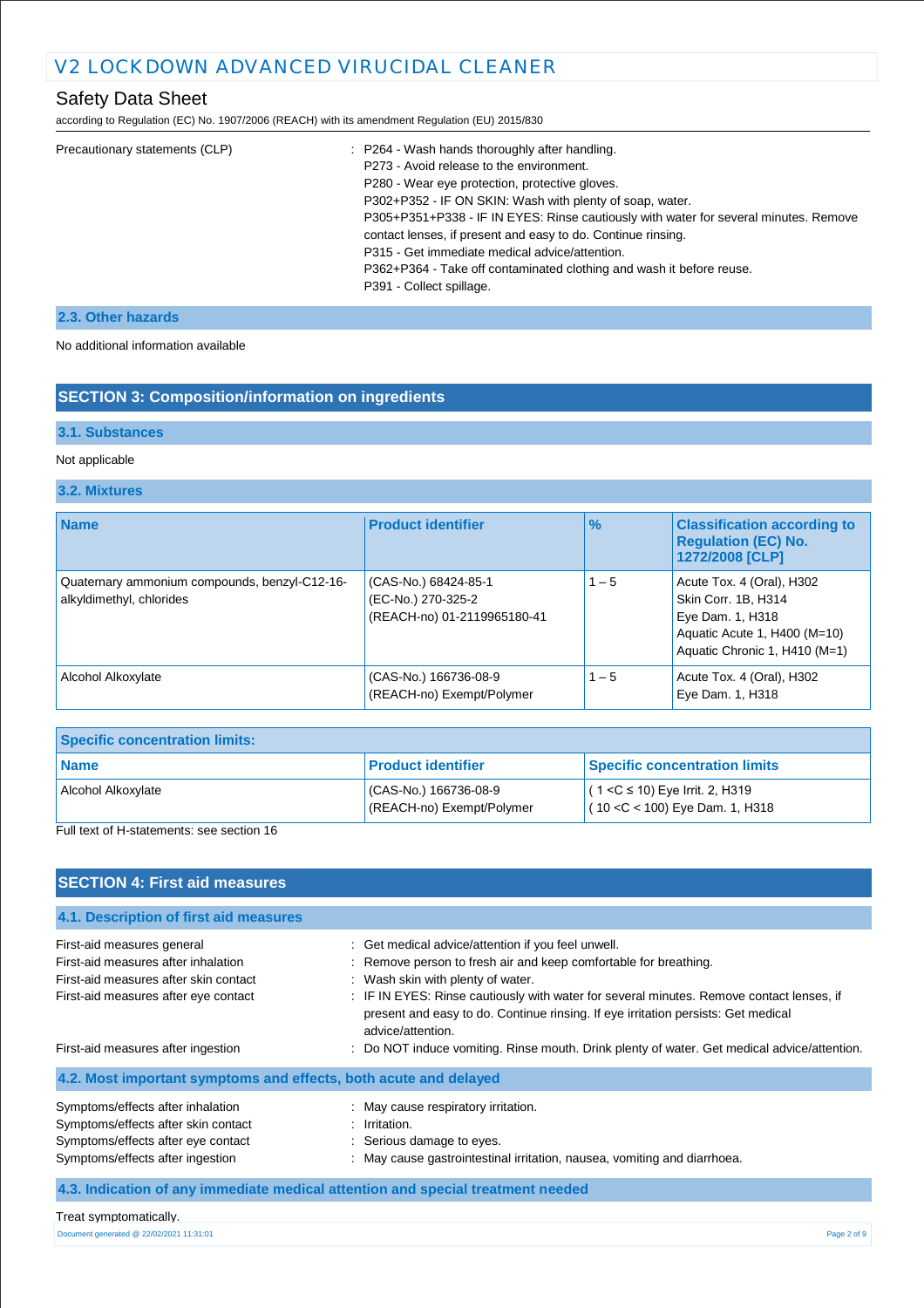# Safety Data Sheet

according to Regulation (EC) No. 1907/2006 (REACH) with its amendment Regulation (EU) 2015/830

| <b>SECTION 5: Firefighting measures</b>                                  |                                                |
|--------------------------------------------------------------------------|------------------------------------------------|
| 5.1. Extinguishing media                                                 |                                                |
| Suitable extinguishing media                                             | : Carbon dioxide. Dry powder. Foam.            |
| 5.2. Special hazards arising from the substance or mixture               |                                                |
| No additional information available                                      |                                                |
| 5.3. Advice for firefighters                                             |                                                |
| No additional information available                                      |                                                |
|                                                                          |                                                |
| <b>SECTION 6: Accidental release measures</b>                            |                                                |
| 6.1. Personal precautions, protective equipment and emergency procedures |                                                |
| 6.1.1. For non-emergency personnel                                       |                                                |
| <b>Emergency procedures</b>                                              | Evacuate unnecessary personnel.                |
| 6.1.2. For emergency responders                                          |                                                |
| Protective equipment                                                     | Use personal protective equipment as required. |
| <b>6.2. Environmental precautions</b>                                    |                                                |
| Avoid release to the environment.                                        |                                                |
|                                                                          |                                                |

| 6.3. Methods and material for containment and cleaning up |                                                                                                                    |  |  |  |
|-----------------------------------------------------------|--------------------------------------------------------------------------------------------------------------------|--|--|--|
| For containment<br>Methods for cleaning up                | : Collect spillage.<br>: Soak up spills with inert solids, such as clay or diatomaceous earth as soon as possible. |  |  |  |
|                                                           |                                                                                                                    |  |  |  |

**6.4. Reference to other sections**

For further information refer to section 8: "Exposure controls/personal protection". For further information refer to section 13.

| <b>SECTION 7: Handling and storage</b>                                                  |                                                                                                                                  |  |  |  |
|-----------------------------------------------------------------------------------------|----------------------------------------------------------------------------------------------------------------------------------|--|--|--|
| 7.1. Precautions for safe handling                                                      |                                                                                                                                  |  |  |  |
| Precautions for safe handling<br>Hygiene measures                                       | : Avoid contact with skin and eyes.<br>: Do not eat, drink or smoke when using this product.                                     |  |  |  |
| 7.2. Conditions for safe storage, including any incompatibilities<br>Technical measures | : Does not require any specific or particular technical measures.                                                                |  |  |  |
| Storage conditions<br>Incompatible products<br>Special rules on packaging               | : Keep container closed when not in use.<br>: Oxidizing agent. Strong acids. Strong bases.<br>: Keep only in original container. |  |  |  |

**7.3. Specific end use(s)**

No additional information available

### **SECTION 8: Exposure controls/personal protection**

#### **8.1. Control parameters**

**8.1.1 National occupational exposure and biological limit values** 

No additional information available

**8.1.2. Recommended monitoring procedures** 

No additional information available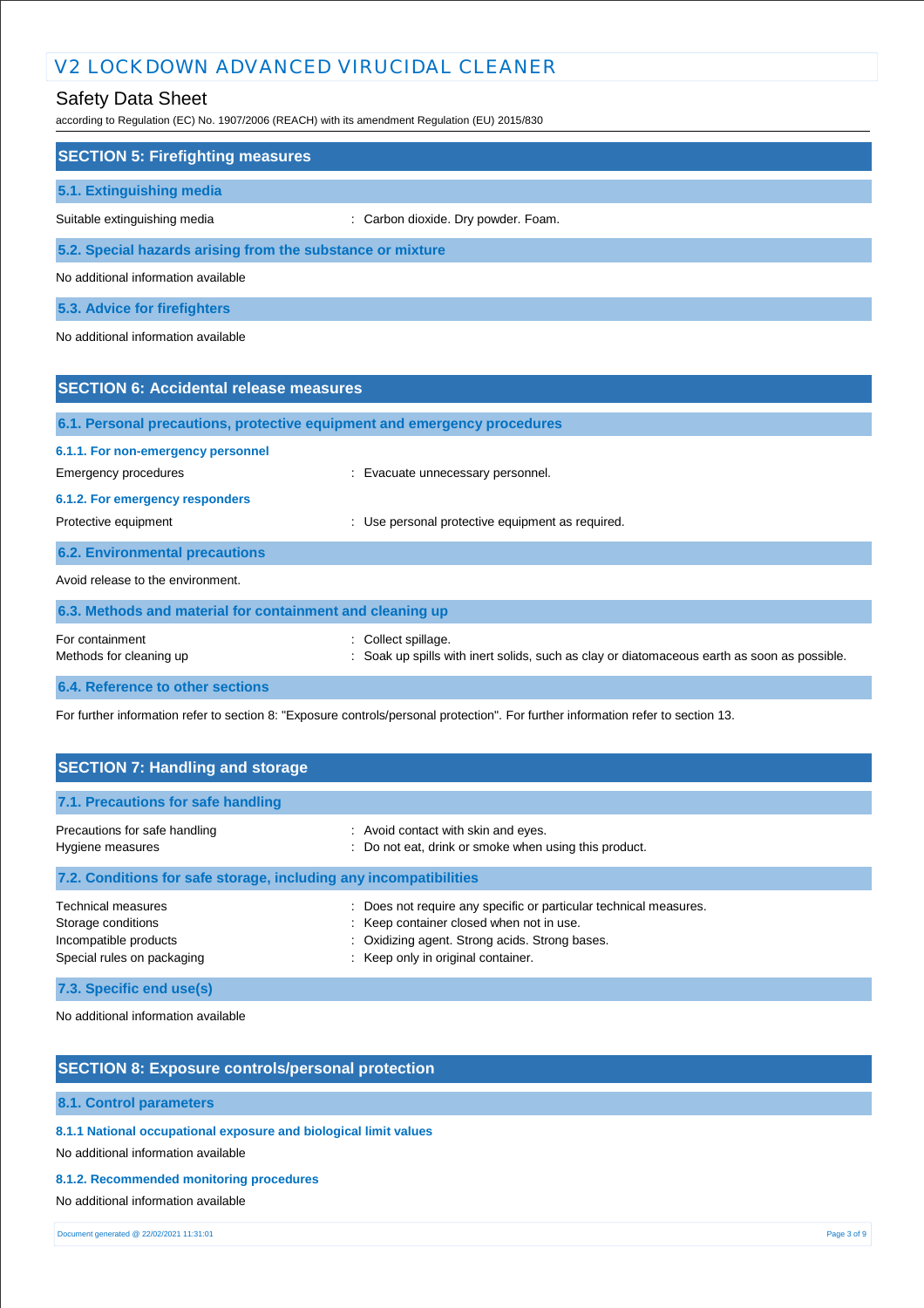# Safety Data Sheet

according to Regulation (EC) No. 1907/2006 (REACH) with its amendment Regulation (EU) 2015/830

#### **8.1.3. Air contaminants formed**

No additional information available

#### **8.1.4. DNEL and PNEC**

No additional information available

#### **8.1.5. Control banding**

No additional information available

**8.2. Exposure controls**

#### **8.2.1. Appropriate engineering controls**

# No additional information available

#### **8.2.2. Personal protection equipment**

#### **Personal protective equipment symbol(s):**



#### **8.2.2.1. Eye and face protection**

# **Eye protection:** Safety glasses. EN 166

#### **8.2.2.2. Skin protection**

#### **Skin and body protection:**

Not required for normal conditions of use

#### **Hand protection:**

Chemical resistant gloves (according to European standard EN 374 or equivalent). Nitrile rubber gloves

# **Other skin protection Materials for protective clothing:** Not required for normal conditions of use

#### **8.2.2.3. Respiratory protection**

#### **Respiratory protection:**

Not required for normal conditions of use

#### **8.2.2.4. Thermal hazards**

No additional information available

#### **8.2.3. Environmental exposure controls**

No additional information available

| <b>SECTION 9: Physical and chemical properties</b> |                                                            |  |  |
|----------------------------------------------------|------------------------------------------------------------|--|--|
|                                                    |                                                            |  |  |
|                                                    | 9.1. Information on basic physical and chemical properties |  |  |
| Physical state                                     | : Liguid                                                   |  |  |
| Appearance                                         | : Liquid.                                                  |  |  |
| Colour                                             | : red.                                                     |  |  |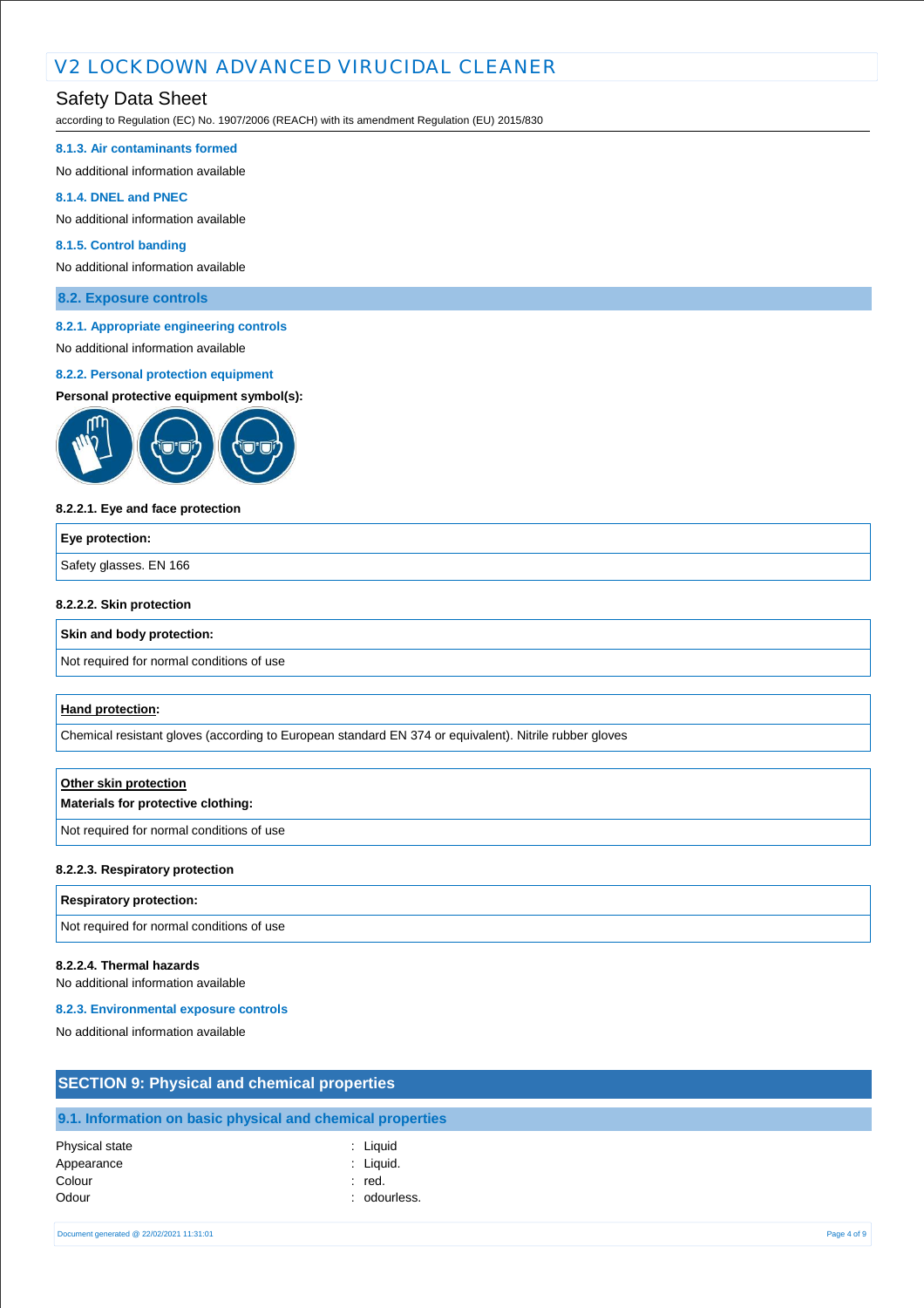according to Regulation (EC) No. 1907/2006 (REACH) with its amendment Regulation (EU) 2015/830

| Odour threshold<br>рH<br>Relative evaporation rate (butylacetate=1) |                      | No data available<br>10<br>No data available |
|---------------------------------------------------------------------|----------------------|----------------------------------------------|
| Melting point                                                       |                      | No data available                            |
| Freezing point                                                      |                      | No data available                            |
| Boiling point                                                       |                      | ≥ 100 °C                                     |
| Flash point                                                         |                      | No data available                            |
| Auto-ignition temperature                                           |                      | No data available                            |
| Decomposition temperature                                           |                      | No data available                            |
| Flammability (solid, gas)                                           |                      | No data available                            |
| Vapour pressure                                                     |                      | No data available                            |
| Relative vapour density at 20 °C                                    |                      | No data available                            |
| Relative density                                                    | $\ddot{\phantom{a}}$ | 1.03                                         |
| Solubility                                                          |                      | Soluble in water.                            |
| Partition coefficient n-octanol/water (Log Pow)                     |                      | No data available                            |
| Viscosity, kinematic                                                |                      | No data available                            |
| Viscosity, dynamic                                                  |                      | No data available                            |
| Explosive properties                                                |                      | No data available                            |
| Oxidising properties                                                |                      | No data available                            |
| Explosive limits                                                    |                      | No data available                            |

#### **9.2. Other information**

No additional information available

# **SECTION 10: Stability and reactivity**

#### **10.1. Reactivity**

The product is non-reactive under normal conditions of use, storage and transport.

**10.2. Chemical stability**

Stable under normal conditions.

**10.3. Possibility of hazardous reactions**

No dangerous reactions known under normal conditions of use.

**10.4. Conditions to avoid**

None under recommended storage and handling conditions (see section 7).

**10.5. Incompatible materials**

None under normal use.

**10.6. Hazardous decomposition products**

Under normal conditions of storage and use, hazardous decomposition products should not be produced.

| <b>SECTION 11: Toxicological information</b> |                                        |             |  |
|----------------------------------------------|----------------------------------------|-------------|--|
| 11.1 Information on toxicological effects    |                                        |             |  |
| Acute toxicity (oral)                        | : Not classified                       |             |  |
| Acute toxicity (dermal)                      | : Not classified                       |             |  |
| Acute toxicity (inhalation)                  | : Not classified                       |             |  |
| Skin corrosion/irritation                    | : Causes skin irritation.<br>pH: 10    |             |  |
| Serious eye damage/irritation                | : Causes serious eye damage.<br>pH: 10 |             |  |
| Respiratory or skin sensitisation            | Not classified<br>÷                    |             |  |
| Germ cell mutagenicity                       | Not classified                         |             |  |
| Document generated @ 22/02/2021 11:31:01     |                                        | Page 5 of 9 |  |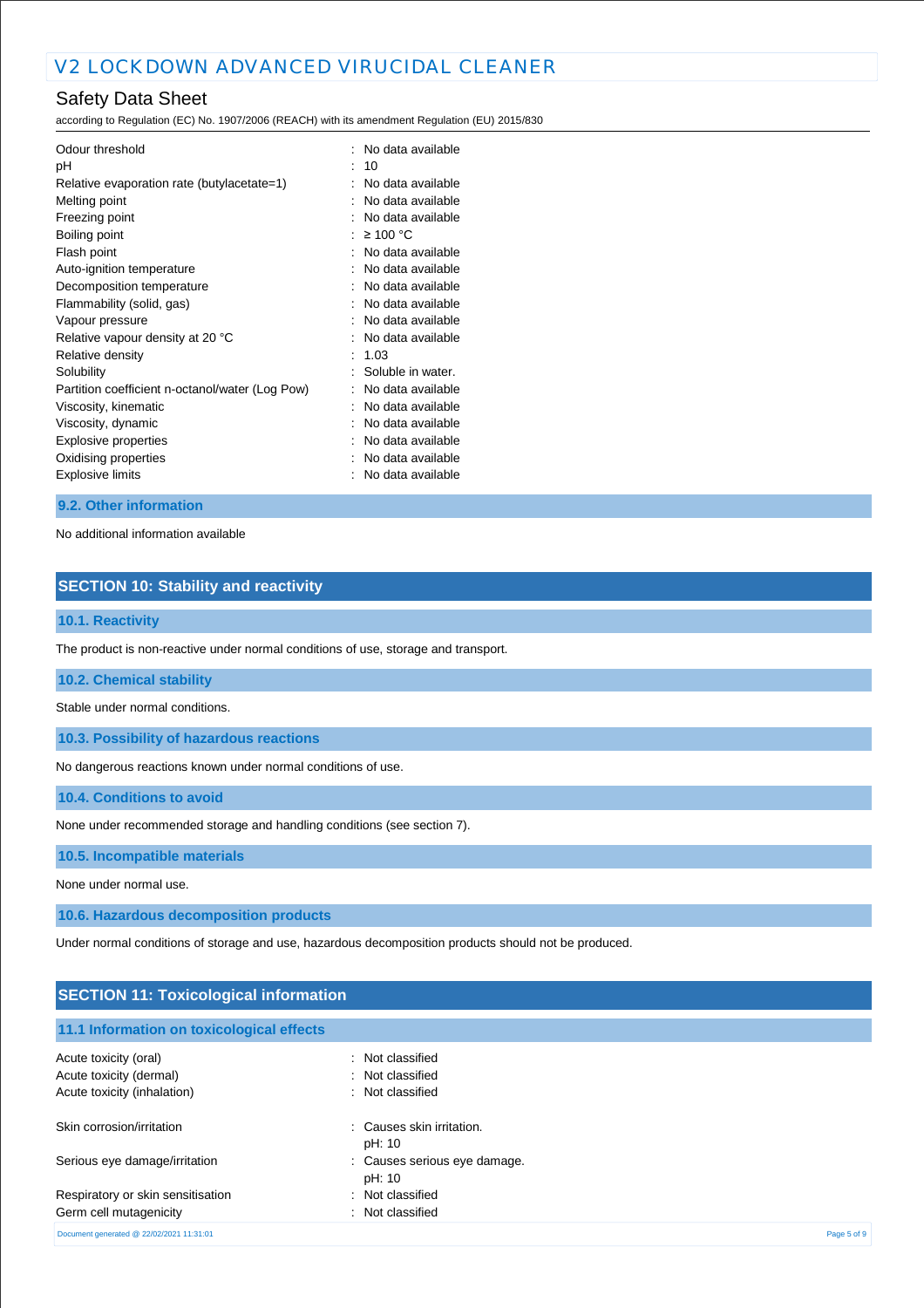## Safety Data Sheet

according to Regulation (EC) No. 1907/2006 (REACH) with its amendment Regulation (EU) 2015/830

| Carcinogenicity        | : Not classified |
|------------------------|------------------|
| Reproductive toxicity  | : Not classified |
| STOT-single exposure   | : Not classified |
| STOT-repeated exposure | : Not classified |
| Aspiration hazard      | : Not classified |

### **SECTION 12: Ecological information**

#### **12.1. Toxicity**

| Hazardous to the aquatic environment, short-term | $\therefore$ Very toxic to aquatic life.           |
|--------------------------------------------------|----------------------------------------------------|
| (acute)                                          |                                                    |
| Hazardous to the aquatic environment, long-term  | : Toxic to aquatic life with long lasting effects. |
| (chronic)                                        |                                                    |

| Alcohol Alkoxylate (166736-08-9) |                 |  |
|----------------------------------|-----------------|--|
| $ $ LC50 - Fish [1]              | $10 - 100$ mg/l |  |
| EC50 - Crustacea [1]             | $10 - 100$ mg/l |  |
| ErC50 other aquatic plants       | $10 - 100$ mg/l |  |

#### **12.2. Persistence and degradability**

#### No additional information available

**12.3. Bioaccumulative potential**

#### No additional information available

#### **12.4. Mobility in soil**

No additional information available

**12.5. Results of PBT and vPvB assessment**

No additional information available

**12.6. Other adverse effects**

No additional information available

### **SECTION 13: Disposal considerations**

#### **13.1. Waste treatment methods**

No additional information available

# **SECTION 14: Transport information**

In accordance with ADR / IMDG / IATA

| 14.1 UN number                                 |                                     |  |
|------------------------------------------------|-------------------------------------|--|
| UN-No. (ADR)<br>UN-No. (IMDG)<br>UN-No. (IATA) | : UN 3082<br>: UN 3082<br>: UN 3082 |  |
|                                                |                                     |  |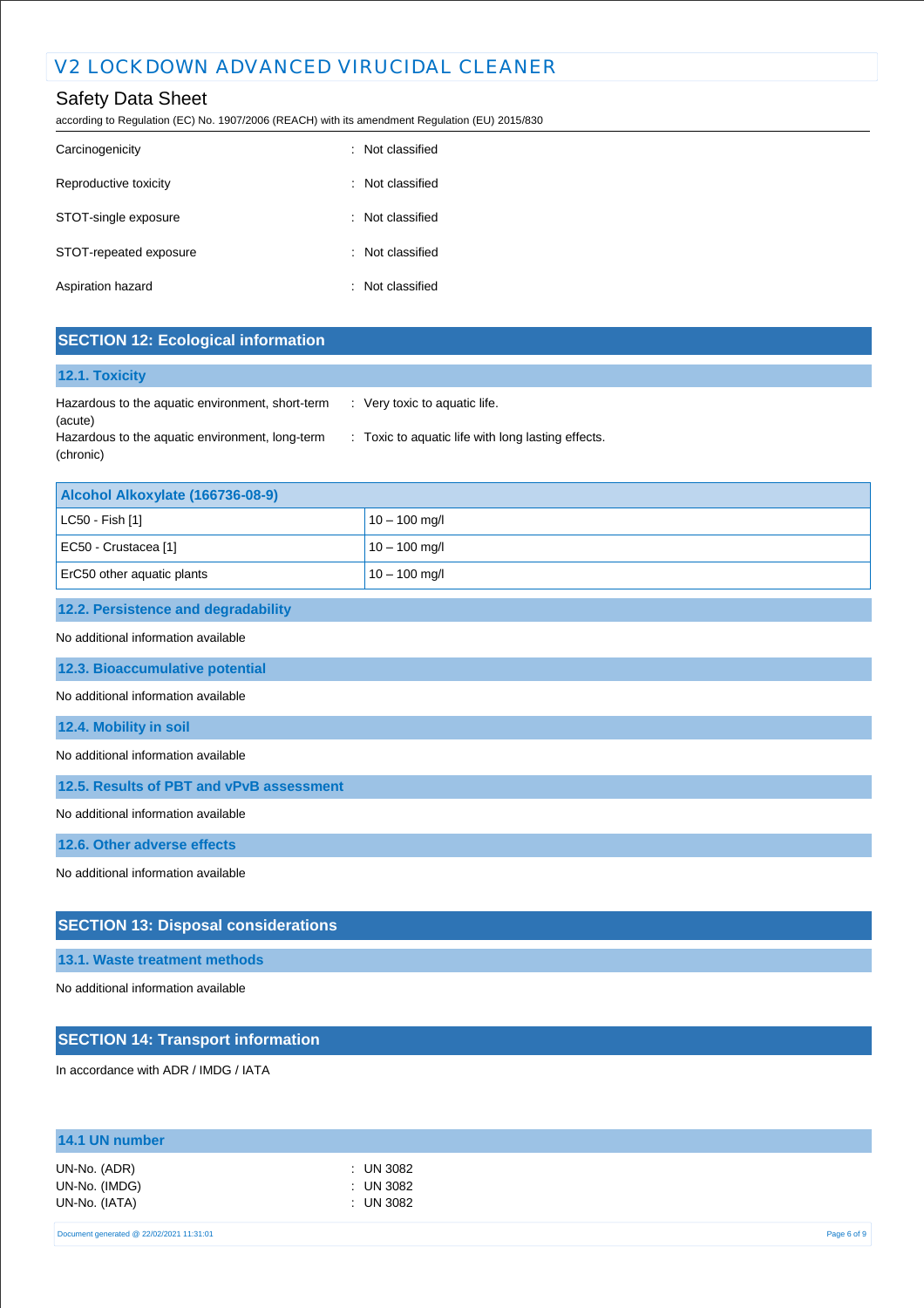according to Regulation (EC) No. 1907/2006 (REACH) with its amendment Regulation (EU) 2015/830

| 14.2. UN proper shipping name                                       |                                                                                                                                                                         |
|---------------------------------------------------------------------|-------------------------------------------------------------------------------------------------------------------------------------------------------------------------|
| Proper Shipping Name (ADR)<br>Proper Shipping Name (IMDG)           | : ENVIRONMENTALLY HAZARDOUS SUBSTANCE, LIQUID, N.O.S.<br>: ENVIRONMENTALLY HAZARDOUS SUBSTANCE, LIQUID, N.O.S.<br>: Environmentally hazardous substance, liquid, n.o.s. |
| Proper Shipping Name (IATA)<br>Transport document description (ADR) | : UN 3082 ENVIRONMENTALLY HAZARDOUS SUBSTANCE, LIQUID, N.O.S.<br>(ALKYLDIMETHYLBENZYLAMMONIUM CHLORIDE), 9, III, (-)                                                    |
| Transport document description (IMDG)                               | : UN 3082 ENVIRONMENTALLY HAZARDOUS SUBSTANCE, LIQUID, N.O.S.<br>(ALKYLDIMETHYLBENZYLAMMONIUM CHLORIDE), 9, III                                                         |
| Transport document description (IATA)                               | : UN 3082 Environmentally hazardous substance, liquid, n.o.s.<br>(ALKYLDIMETHYLBENZYLAMMONIUM CHLORIDE), 9, III                                                         |
| 14.3. Transport hazard class(es)                                    |                                                                                                                                                                         |

#### **ADR**

Transport hazard class(es) (ADR) : 9 Danger labels (ADR)  $\qquad \qquad$  : 9



:

| IMDG                              |           |
|-----------------------------------|-----------|
| Transport hazard class(es) (IMDG) | : 9       |
| Danger labels (IMDG)              | $\cdot$ 9 |

| IATA                              |     |  |
|-----------------------------------|-----|--|
| Transport hazard class(es) (IATA) | : 9 |  |
| Danger labels (IATA)              | : 9 |  |



| 14.4. Packing group                                                 |                                                                                                                                                                                                                                                                            |
|---------------------------------------------------------------------|----------------------------------------------------------------------------------------------------------------------------------------------------------------------------------------------------------------------------------------------------------------------------|
| Packing group (ADR)<br>Packing group (IMDG)<br>Packing group (IATA) | $\therefore$ $\blacksquare$<br>$\therefore$ $\blacksquare$<br>$\therefore$ III                                                                                                                                                                                             |
| <b>14.5. Environmental hazards</b>                                  |                                                                                                                                                                                                                                                                            |
| Dangerous for the environment                                       | : Yes (Environmentally hazardous substances derogation applies (quantity of liquids $\leq$ 5 litres<br>or net mass of solids $\leq$ 5 kg). The environmentally hazardous substance mark is therefore<br>not required, as stated in the ADR regulation, section 5.2.1.8.1.) |
| Marine pollutant                                                    | : Yes (IMDG 5.2.1.6.1 derogation applies (quantity of liquids ≤ 5 litres or net mass of solids ≤<br>5 kg))                                                                                                                                                                 |
| Other information                                                   | : No supplementary information available                                                                                                                                                                                                                                   |
| 14.6. Special precautions for user                                  |                                                                                                                                                                                                                                                                            |
| <b>Overland transport</b>                                           |                                                                                                                                                                                                                                                                            |
| Classification code (ADR)                                           | : M6                                                                                                                                                                                                                                                                       |
| Special provisions (ADR)                                            | : 274, 335, 601                                                                                                                                                                                                                                                            |
| Limited quantities (ADR)                                            | : 51                                                                                                                                                                                                                                                                       |
| Excepted quantities (ADR)                                           | $\therefore$ E1                                                                                                                                                                                                                                                            |
| Packing instructions (ADR)                                          | : P001, IBC03, LP01, R001                                                                                                                                                                                                                                                  |
| Document generated @ 22/02/2021 11:31:01                            | Page 7 of 9                                                                                                                                                                                                                                                                |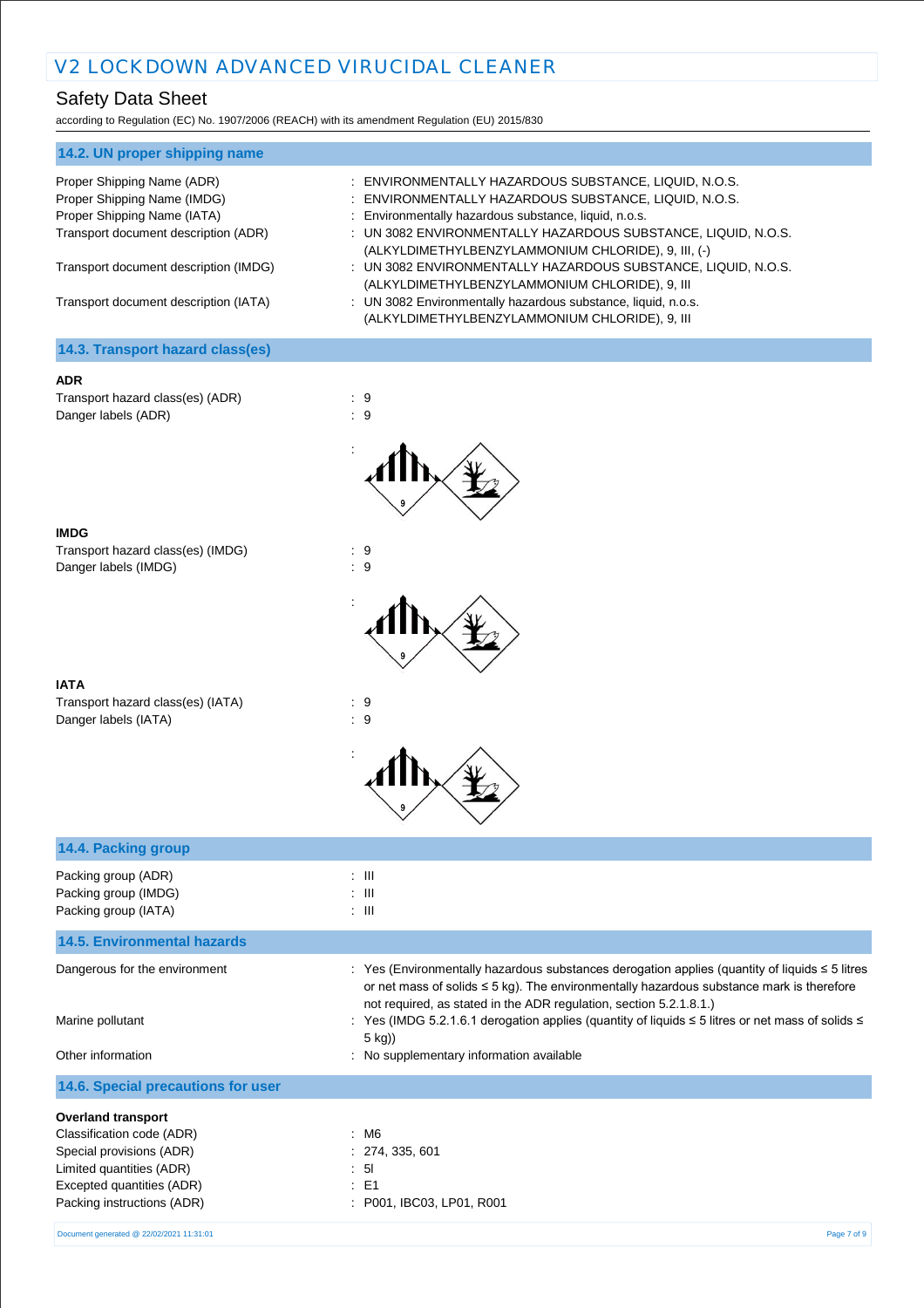according to Regulation (EC) No. 1907/2006 (REACH) with its amendment Regulation (EU) 2015/830

| Special packing provisions (ADR)<br>Mixed packing provisions (ADR)<br>Portable tank and bulk container instructions (ADR)<br>Portable tank and bulk container special provisions |                      | PP <sub>1</sub><br>MP19<br>: T4<br>: TP1, TP29 |
|----------------------------------------------------------------------------------------------------------------------------------------------------------------------------------|----------------------|------------------------------------------------|
| (ADR)<br>Tank code (ADR)                                                                                                                                                         | $\ddot{\phantom{a}}$ | LGBV                                           |
| Vehicle for tank carriage                                                                                                                                                        | ÷.                   | AT                                             |
| Transport category (ADR)                                                                                                                                                         |                      | 3                                              |
| Special provisions for carriage - Packages (ADR)                                                                                                                                 |                      | : V12                                          |
| Special provisions for carriage - Loading, unloading<br>and handling (ADR)                                                                                                       | $\ddot{\phantom{a}}$ | CV13                                           |
| Hazard identification number (Kemler No.)                                                                                                                                        | $\ddot{\cdot}$       | 90                                             |
| Orange plates                                                                                                                                                                    |                      | 90                                             |
|                                                                                                                                                                                  |                      | 3082                                           |
| Tunnel restriction code (ADR)                                                                                                                                                    |                      |                                                |
| EAC code                                                                                                                                                                         |                      | $-3Z$                                          |
| Transport by sea                                                                                                                                                                 |                      |                                                |
| Special provisions (IMDG)                                                                                                                                                        |                      | : 274, 335, 969                                |
| Limited quantities (IMDG)                                                                                                                                                        |                      | 5L                                             |
| Excepted quantities (IMDG)                                                                                                                                                       | ÷                    | E1                                             |
| Packing instructions (IMDG)                                                                                                                                                      |                      | P001, LP01                                     |
| Special packing provisions (IMDG)                                                                                                                                                |                      | PP <sub>1</sub>                                |
| IBC packing instructions (IMDG)                                                                                                                                                  | ÷.                   | IBC03                                          |
| Tank instructions (IMDG)                                                                                                                                                         | ÷                    | T <sub>4</sub>                                 |
| Tank special provisions (IMDG)                                                                                                                                                   | ÷                    | TP2, TP29                                      |
| EmS-No. (Fire)                                                                                                                                                                   | ÷                    | F-A                                            |
| EmS-No. (Spillage)                                                                                                                                                               |                      | S-F                                            |
| Stowage category (IMDG)                                                                                                                                                          | ÷.                   | A                                              |
| Air transport                                                                                                                                                                    |                      |                                                |
| PCA Excepted quantities (IATA)                                                                                                                                                   |                      | E <sub>1</sub>                                 |
| PCA Limited quantities (IATA)                                                                                                                                                    |                      | Y964                                           |
| PCA limited quantity max net quantity (IATA)                                                                                                                                     |                      | 30kgG                                          |
| PCA packing instructions (IATA)                                                                                                                                                  |                      | 964                                            |
| PCA max net quantity (IATA)                                                                                                                                                      |                      | 450L                                           |
| CAO packing instructions (IATA)                                                                                                                                                  |                      | 964                                            |
| CAO max net quantity (IATA)                                                                                                                                                      |                      | 450L                                           |
| Special provisions (IATA)                                                                                                                                                        |                      | : A97, A158, A197                              |
| ERG code (IATA)                                                                                                                                                                  | ÷                    | 9L                                             |
|                                                                                                                                                                                  |                      |                                                |

**14.7. Transport in bulk according to Annex II of Marpol and the IBC Code**

IBC code : Not applicable.

### **SECTION 15: Regulatory information**

#### **15.1. Safety, health and environmental regulations/legislation specific for the substance or mixture**

#### **15.1.1. EU-Regulations**

Contains no REACH substances with Annex XVII restrictions

Contains no substance on the REACH candidate list

Contains no REACH Annex XIV substances

Contains no substance subject to Regulation (EU) No 649/2012 of the European Parliament and of the Council of 4 July 2012 concerning the export and import of hazardous chemicals.

Contains no substance subject to Regulation (EU) No 2019/1021 of the European Parliament and of the Council of 20 June 2019 on persistent organic pollutants

| Detergent Regulation (648/2004/EC): Labelling of contents: |               |
|------------------------------------------------------------|---------------|
| <b>Component</b>                                           | $\frac{9}{6}$ |
| cationic surfactants, non-ionic surfactants                | $\sim$ 5%     |
| Document generated @ 22/02/2021 11:31:01                   | Page 8 of 9   |